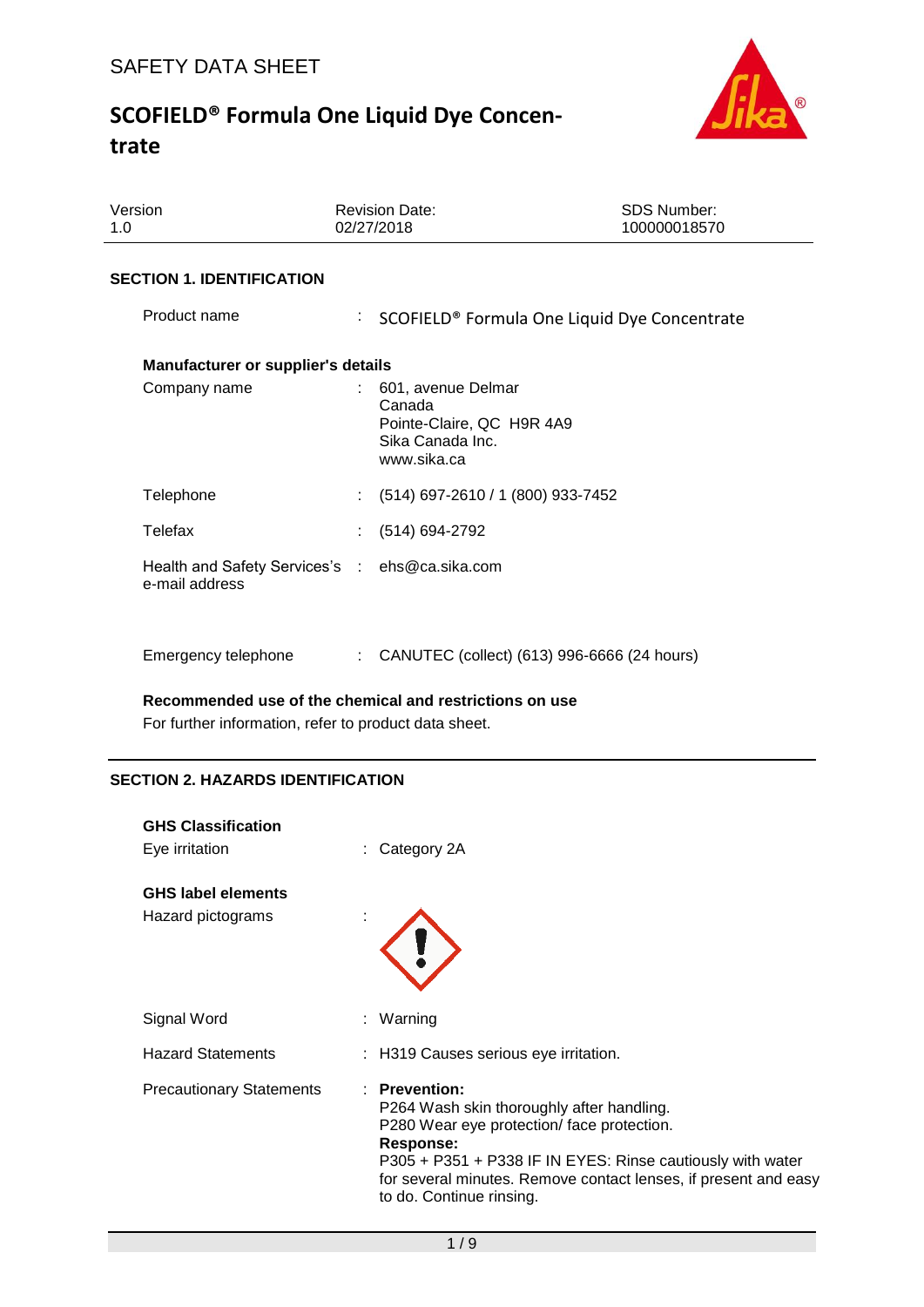

| Version | <b>Revision Date:</b> | <b>SDS Number:</b> |
|---------|-----------------------|--------------------|
| 1.0     | 02/27/2018            | 100000018570       |
|         |                       |                    |

P337 + P313 If eye irritation persists: Get medical advice/ attention.

#### **Other hazards**

None known.

### **Supplemental information**

If product is in liquid or paste form, physical or health hazards listed related to dust are not considered significant. However, product may contain substances that could be potential hazards if caused to become airborne due to grinding, sanding or other abrasive processes.

## **SECTION 3. COMPOSITION/INFORMATION ON INGREDIENTS**

#### **Hazardous ingredients**

| Chemical name       | <sup>1</sup> CAS-No. | Concentration (% w/w) |
|---------------------|----------------------|-----------------------|
| Propylene carbonate | $108 - 32 - 7$       | - <= 100<br>$>= 80$   |

### **SECTION 4. FIRST AID MEASURES**

| General advice                                                    | : Move out of dangerous area.<br>Consult a physician.<br>Show this material safety data sheet to the doctor in attend-<br>ance.                                                                                        |
|-------------------------------------------------------------------|------------------------------------------------------------------------------------------------------------------------------------------------------------------------------------------------------------------------|
| If inhaled                                                        | Move to fresh air.<br>Consult a physician after significant exposure.                                                                                                                                                  |
| In case of skin contact                                           | : Take off contaminated clothing and shoes immediately.<br>Wash off with soap and plenty of water.<br>If symptoms persist, call a physician.                                                                           |
| In case of eye contact                                            | : Immediately flush eye(s) with plenty of water.<br>Remove contact lenses.<br>Keep eye wide open while rinsing.<br>If eye irritation persists, consult a specialist.                                                   |
| If swallowed                                                      | : Clean mouth with water and drink afterwards plenty of water.<br>Do not induce vomiting without medical advice.<br>Do not give milk or alcoholic beverages.<br>Never give anything by mouth to an unconscious person. |
| Most important symptoms<br>and effects, both acute and<br>delayed | : irritant effects<br>Excessive lachrymation<br>See Section 11 for more detailed information on health effects<br>and symptoms.<br>Causes serious eye irritation.                                                      |
| Notes to physician                                                | : Treat symptomatically.                                                                                                                                                                                               |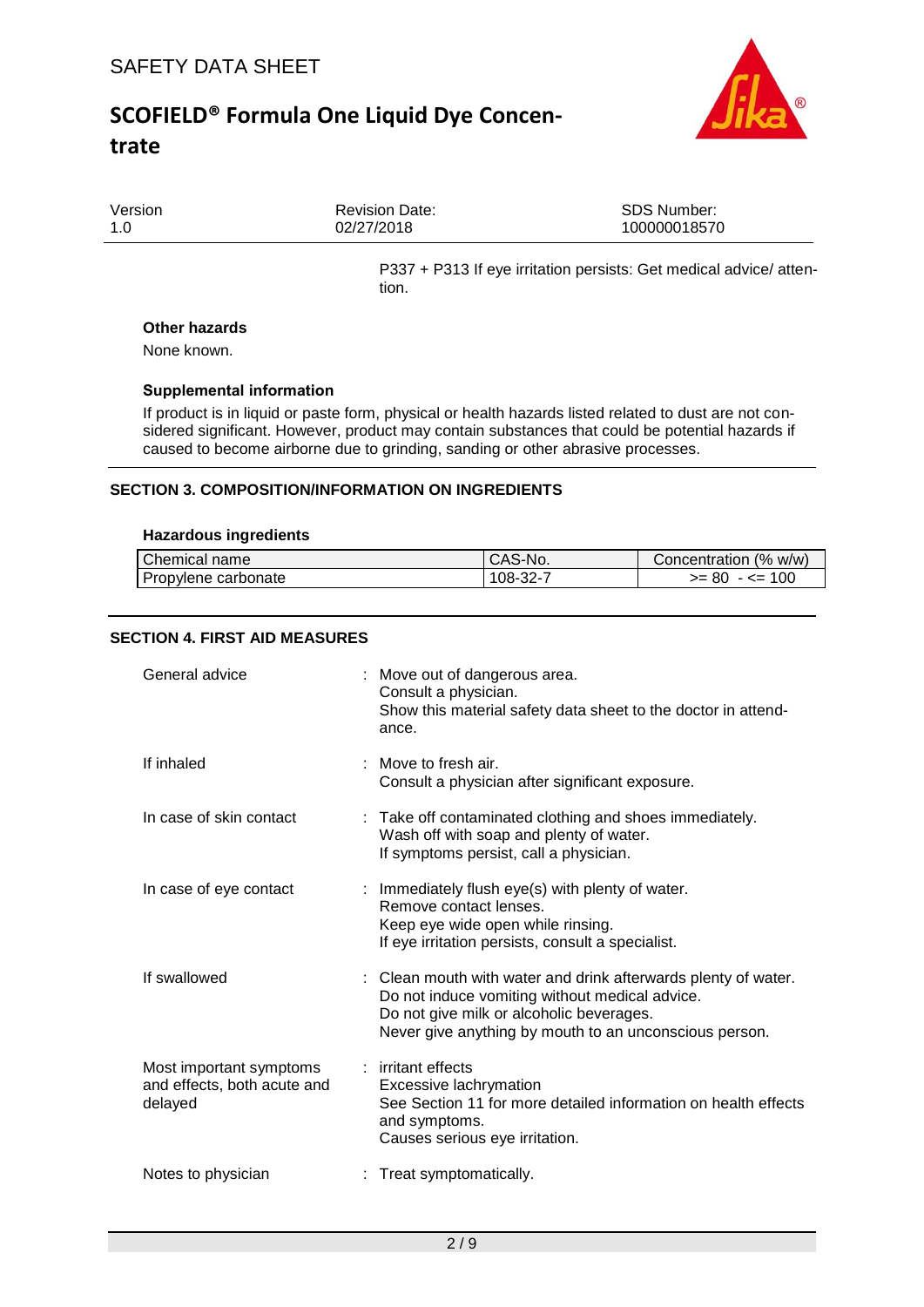

| Version | <b>Revision Date:</b> | SDS Number:  |
|---------|-----------------------|--------------|
| 1.0     | 02/27/2018            | 100000018570 |
|         |                       |              |

## **SECTION 5. FIRE-FIGHTING MEASURES**

| Suitable extinguishing media                      | : Use extinguishing measures that are appropriate to local cir-<br>cumstances and the surrounding environment.                                                                                                                  |
|---------------------------------------------------|---------------------------------------------------------------------------------------------------------------------------------------------------------------------------------------------------------------------------------|
| Further information                               | : Collect contaminated fire extinguishing water separately. This<br>must not be discharged into drains.<br>Fire residues and contaminated fire extinguishing water must<br>be disposed of in accordance with local regulations. |
| Special protective equipment<br>for fire-fighters | : In the event of fire, wear self-contained breathing apparatus.                                                                                                                                                                |

## **SECTION 6. ACCIDENTAL RELEASE MEASURES**

| Personal precautions, protec-<br>tive equipment and emer-<br>gency procedures | : Use personal protective equipment.<br>Deny access to unprotected persons.                                                                                      |
|-------------------------------------------------------------------------------|------------------------------------------------------------------------------------------------------------------------------------------------------------------|
| Environmental precautions                                                     | : Local authorities should be advised if significant spillages<br>cannot be contained.                                                                           |
| Methods and materials for<br>containment and cleaning up                      | : Soak up with inert absorbent material (e.g. sand, silica gel,<br>acid binder, universal binder, sawdust).<br>Keep in suitable, closed containers for disposal. |

# **SECTION 7. HANDLING AND STORAGE**

| fire and explosion          | Advice on protection against : Normal measures for preventive fire protection.                                                                                                                                                                                                                                                    |
|-----------------------------|-----------------------------------------------------------------------------------------------------------------------------------------------------------------------------------------------------------------------------------------------------------------------------------------------------------------------------------|
| Advice on safe handling     | : Avoid exceeding the given occupational exposure limits (see<br>section 8).<br>Do not get in eyes, on skin, or on clothing.<br>For personal protection see section 8.<br>Smoking, eating and drinking should be prohibited in the ap-<br>plication area.<br>Follow standard hygiene measures when handling chemical<br>products. |
| Conditions for safe storage | : Keep container tightly closed in a dry and well-ventilated<br>place.<br>Containers which are opened must be carefully resealed and<br>kept upright to prevent leakage.<br>Store in accordance with local regulations.                                                                                                           |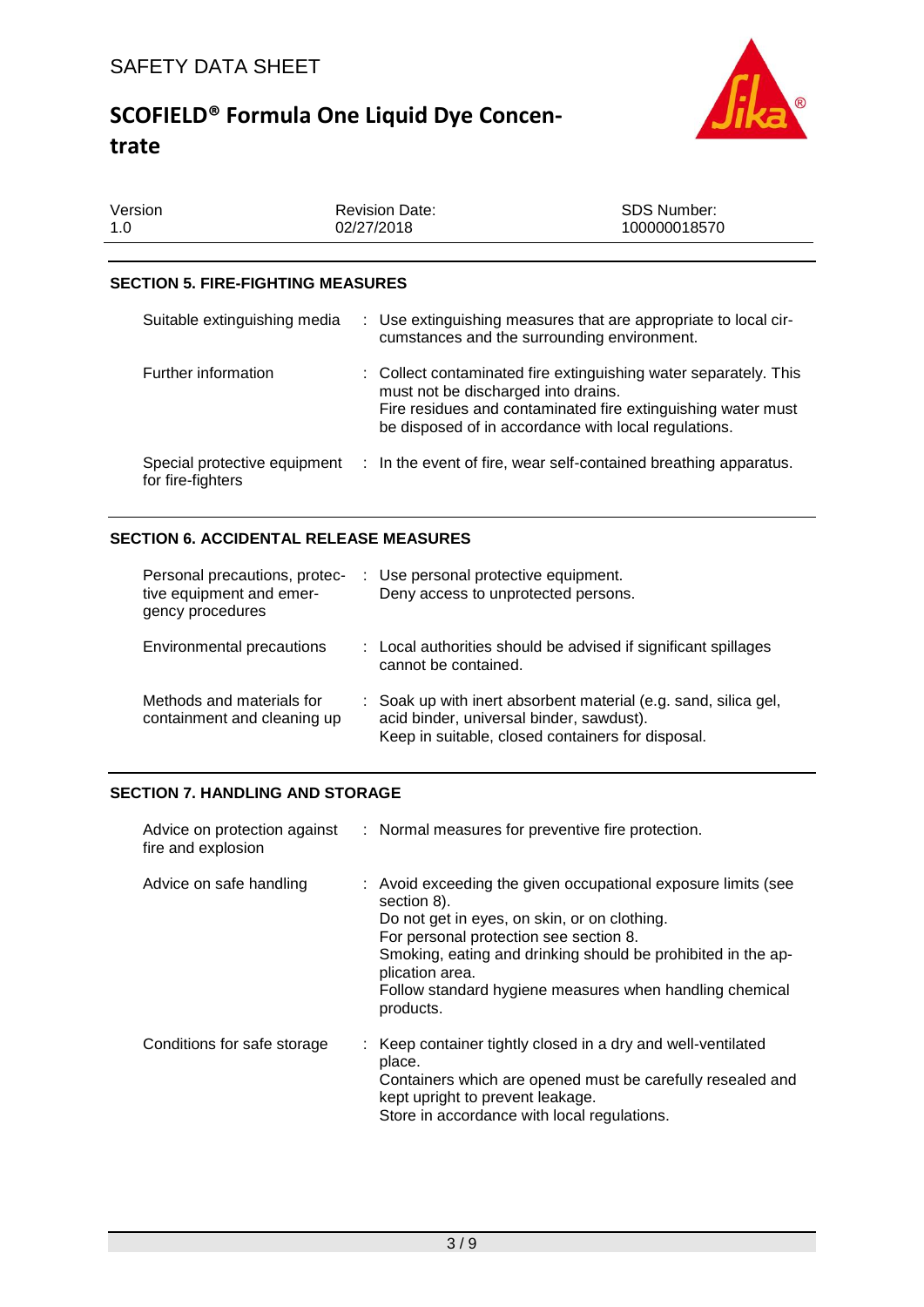

| Version | <b>Revision Date:</b> | SDS Number:  |
|---------|-----------------------|--------------|
| 1.0     | 02/27/2018            | 100000018570 |
|         |                       |              |

## **SECTION 8. EXPOSURE CONTROLS/PERSONAL PROTECTION**

| Ingredients with workplace control parameters<br>Contains no substances with occupational exposure limit values. |                                                                                                                                                                                                                                                                                                                                                       |  |  |
|------------------------------------------------------------------------------------------------------------------|-------------------------------------------------------------------------------------------------------------------------------------------------------------------------------------------------------------------------------------------------------------------------------------------------------------------------------------------------------|--|--|
| <b>Engineering measures</b>                                                                                      | : Use of adequate ventilation should be sufficient to control<br>worker exposure to airborne contaminants. If the use of this<br>product generates dust, fumes, gas, vapor or mist, use pro-<br>cess enclosures, local exhaust ventilation or other engineer-<br>ing controls to keep worker exposure below any recommend-<br>ed or statutory limits. |  |  |
| Personal protective equipment                                                                                    |                                                                                                                                                                                                                                                                                                                                                       |  |  |
| Respiratory protection                                                                                           | Use a properly fitted NIOSH approved air-purifying or air-fed<br>respirator complying with an approved standard if a risk as-<br>sessment indicates this is necessary.                                                                                                                                                                                |  |  |
|                                                                                                                  | The filter class for the respirator must be suitable for the max-<br>imum expected contaminant concentration<br>(gas/vapor/aerosol/particulates) that may arise when han-<br>dling the product. If this concentration is exceeded, self-<br>contained breathing apparatus must be used.                                                               |  |  |
| Hand protection                                                                                                  |                                                                                                                                                                                                                                                                                                                                                       |  |  |
| <b>Remarks</b>                                                                                                   | : Chemical-resistant, impervious gloves complying with an<br>approved standard should be worn at all times when handling<br>chemical products if a risk assessment indicates this is nec-<br>essary.                                                                                                                                                  |  |  |
| Eye protection                                                                                                   | : Safety eyewear complying with an approved standard should<br>be used when a risk assessment indicates this is necessary.                                                                                                                                                                                                                            |  |  |
| Skin and body protection                                                                                         | : Choose body protection in relation to its type, to the concen-<br>tration and amount of dangerous substances, and to the spe-<br>cific work-place.                                                                                                                                                                                                  |  |  |
| Hygiene measures                                                                                                 | : Wash hands before breaks and immediately after handling<br>the product.<br>Remove contaminated clothing and protective equipment<br>before entering eating areas.                                                                                                                                                                                   |  |  |

### **SECTION 9. PHYSICAL AND CHEMICAL PROPERTIES**

| Appearance | : liquid   |
|------------|------------|
| Color      | : various  |
| Odor       | $:$ fruity |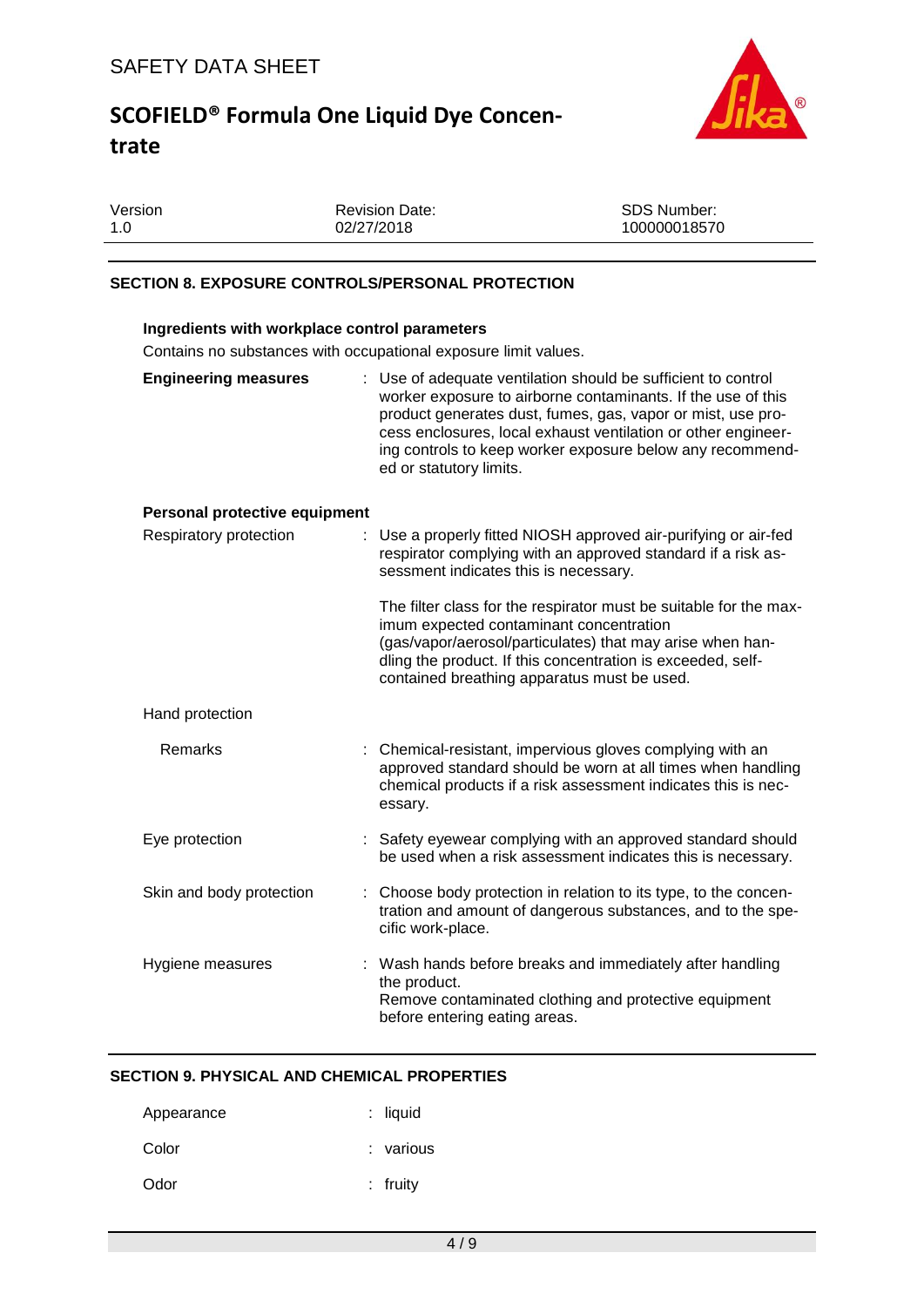

| Version<br>1.0                             | <b>Revision Date:</b><br>02/27/2018         | <b>SDS Number:</b><br>100000018570 |
|--------------------------------------------|---------------------------------------------|------------------------------------|
| <b>Odor Threshold</b>                      | : No data available                         |                                    |
| pH                                         | : ca. 7, $(20 °C (68 °F))$                  |                                    |
| Melting point/range / Freezing<br>point    | : No data available                         |                                    |
| Boiling point/boiling range                | : 242 °C (468 °F)                           |                                    |
| Flash point                                | : ca. 135 °C (275 °F)<br>Method: closed cup |                                    |
| Evaporation rate                           | No data available                           |                                    |
| Flammability (solid, gas)                  | : No data available                         |                                    |
| Upper explosion limit                      | : Upper explosion limit<br>32.5 %(V)        |                                    |
| Lower explosion limit                      | : Lower explosion limit<br>$1.8\%$ (V)      |                                    |
| Vapor pressure                             | $: 0.04$ hpa (0.03 mmHg)                    |                                    |
| Relative vapor density                     | : No data available                         |                                    |
| Density                                    | : ca. 1.2 g/cm3 (23 °C (73 °F) ())          |                                    |
| Solubility(ies)<br>Water solubility        | : partly soluble                            |                                    |
| Partition coefficient: n-<br>octanol/water | : No data available                         |                                    |
| Autoignition temperature                   | No data available                           |                                    |
| Decomposition temperature                  | No data available                           |                                    |
| Viscosity<br>Viscosity, dynamic            | No data available                           |                                    |
| Viscosity, kinematic                       | $>$ 20.5 mm2/s (40 °C)                      |                                    |
| <b>Explosive properties</b>                | No data available                           |                                    |
| Molecular weight                           | No data available                           |                                    |

# **SECTION 10. STABILITY AND REACTIVITY**

Reactivity **Reactivity** : No dangerous reaction known under conditions of normal use.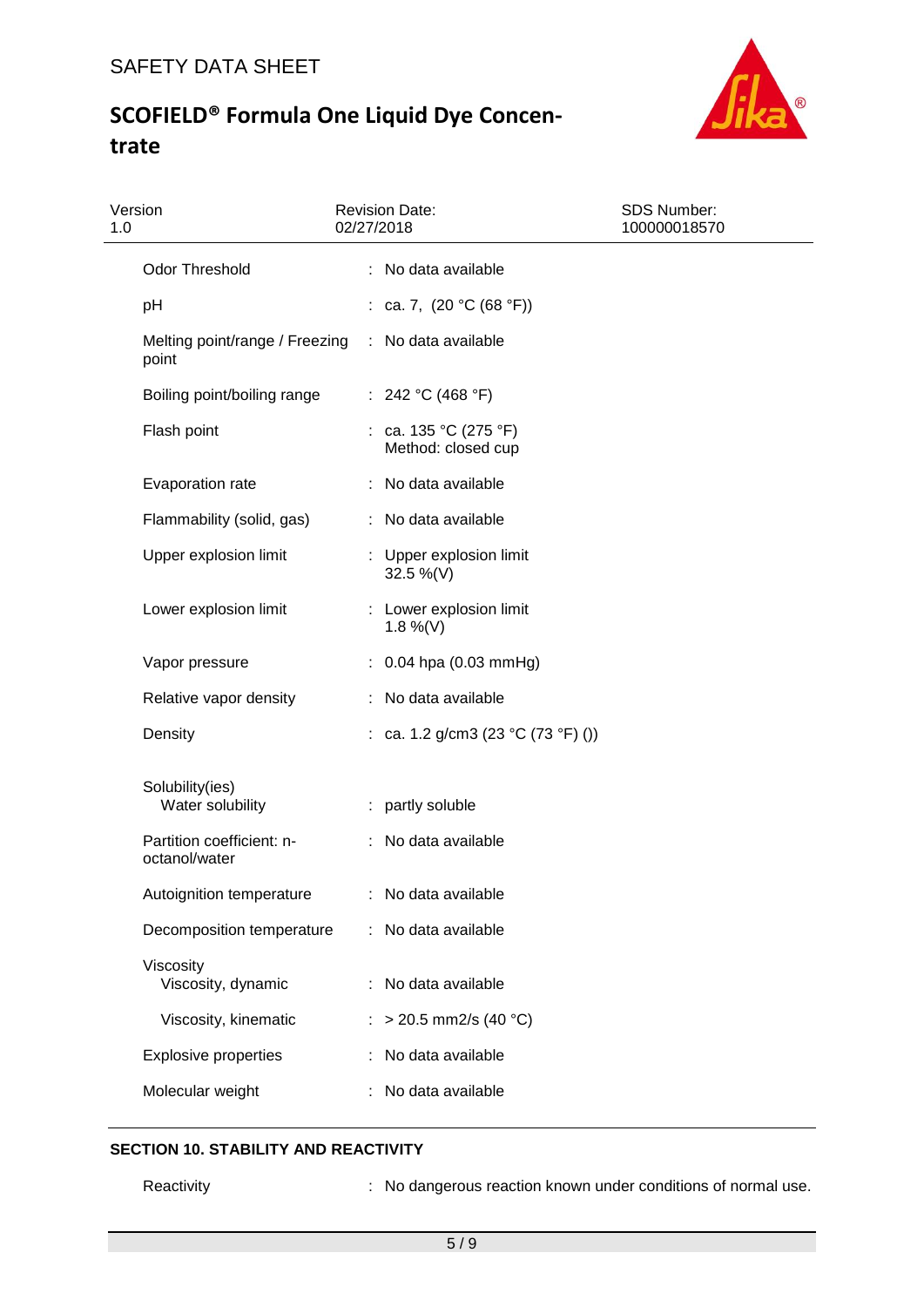

| Version<br>1.0 |                                                     | <b>Revision Date:</b><br>02/27/2018            | <b>SDS Number:</b><br>100000018570 |
|----------------|-----------------------------------------------------|------------------------------------------------|------------------------------------|
|                | Chemical stability                                  | : The product is chemically stable.            |                                    |
|                | Possibility of hazardous reac-<br>tions             | : Stable under recommended storage conditions. |                                    |
|                | Conditions to avoid                                 | $:$ No data available                          |                                    |
|                | Incompatible materials                              | : No data available                            |                                    |
|                | No decomposition if stored and applied as directed. |                                                |                                    |

## **SECTION 11. TOXICOLOGICAL INFORMATION**

#### **Acute toxicity**

Not classified based on available information.

#### **Skin corrosion/irritation**

Not classified based on available information.

#### **Serious eye damage/eye irritation**

Causes serious eye irritation.

#### **Respiratory or skin sensitization**

Skin sensitization: Not classified based on available information. Respiratory sensitization: Not classified based on available information.

#### **Germ cell mutagenicity**

Not classified based on available information.

#### **Carcinogenicity**

Not classified based on available information. **IARC** Not applicable

**NTP** Not applicable

#### **Reproductive toxicity**

Not classified based on available information.

### **STOT-single exposure**

Not classified based on available information.

### **STOT-repeated exposure**

Not classified based on available information.

#### **Aspiration toxicity**

Not classified based on available information.

## **SECTION 12. ECOLOGICAL INFORMATION**

**Ecotoxicity** No data available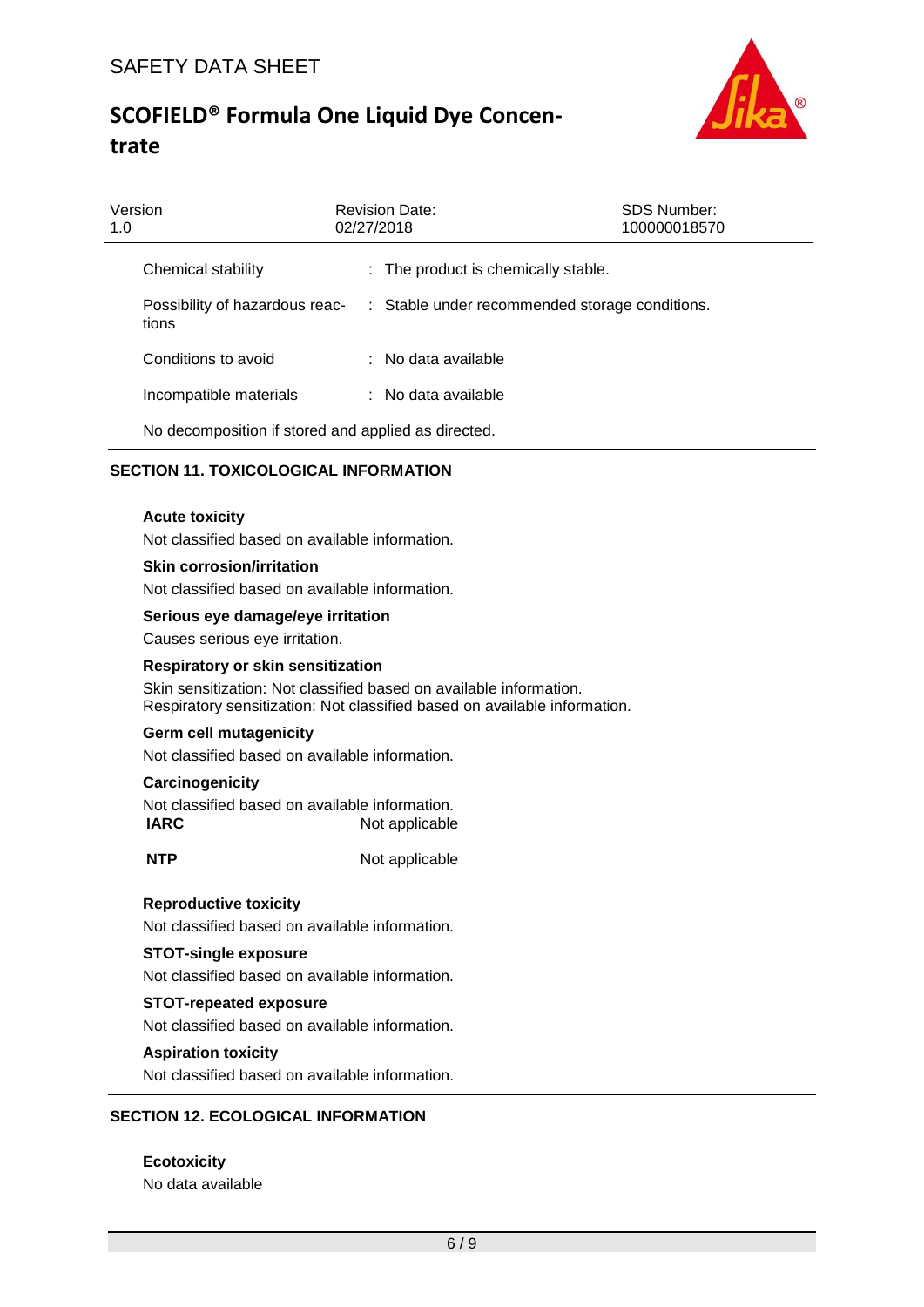

| Version<br>1.0                                            | <b>Revision Date:</b><br>02/27/2018                          | <b>SDS Number:</b><br>100000018570                                                                                                   |
|-----------------------------------------------------------|--------------------------------------------------------------|--------------------------------------------------------------------------------------------------------------------------------------|
| <b>Persistence and degradability</b><br>No data available |                                                              |                                                                                                                                      |
| <b>Bioaccumulative potential</b><br>No data available     |                                                              |                                                                                                                                      |
| <b>Mobility in soil</b><br>No data available              |                                                              |                                                                                                                                      |
| Other adverse effects                                     |                                                              |                                                                                                                                      |
| <b>Product:</b><br>Additional ecological infor-<br>mation | tainer in a safe way.<br>soil, waterways, drains and sewers. | : Do not empty into drains; dispose of this material and its con-<br>Avoid dispersal of spilled material and runoff and contact with |
|                                                           |                                                              |                                                                                                                                      |

## **SECTION 13. DISPOSAL CONSIDERATIONS**

| <b>Disposal methods</b> |                                                                                                                                                                                                                               |
|-------------------------|-------------------------------------------------------------------------------------------------------------------------------------------------------------------------------------------------------------------------------|
| Waste from residues     | : Disposal of this product, solutions and any by-products should<br>at all times comply with the requirements of environmental<br>protection and waste disposal legislation and any regional<br>local authority requirements. |
| Contaminated packaging  | : Empty containers should be taken to an approved waste han-<br>dling site for recycling or disposal.                                                                                                                         |

### **SECTION 14. TRANSPORT INFORMATION**

**Domestic regulation TDG (road/train)** Not dangerous goods

**International Regulations IATA-DGR** Not dangerous goods **IMDG-Code** Not dangerous goods

### **Transport in bulk according to Annex II of MARPOL 73/78 and the IBC Code**

Not applicable for product as supplied.

### **SECTION 15. REGULATORY INFORMATION**

**Canadian PBT Chemicals** : This product contains the following components on the DSL that are classified as Persistent, Bioaccumulative and/or Toxic (PBT) under CEPA: octamethylcyclotetrasiloxane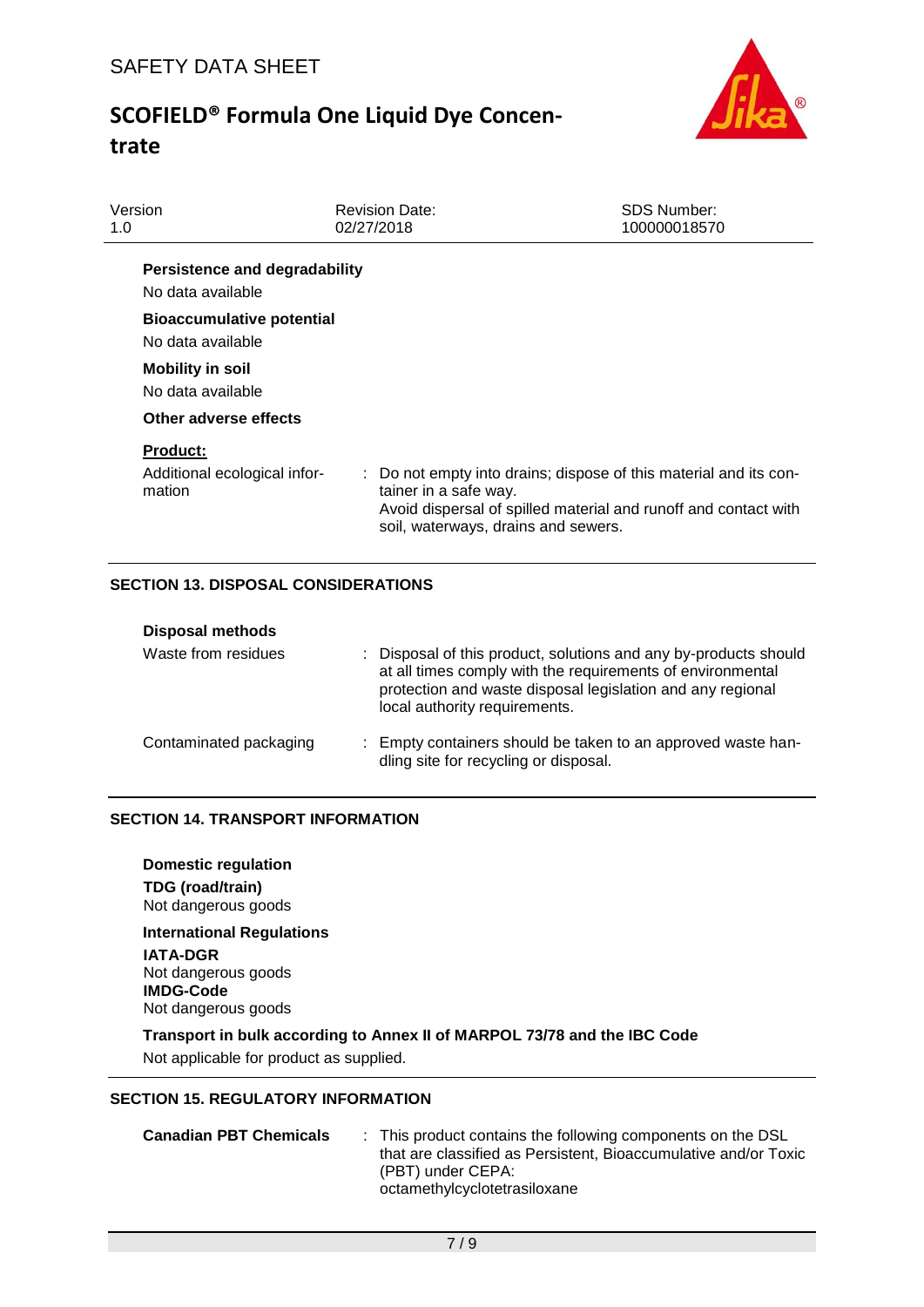

| Version | <b>Revision Date:</b> | SDS Number:  |
|---------|-----------------------|--------------|
| 1.0     | 02/27/2018            | 100000018570 |
|         |                       |              |

## **Canadian lists**

No substances are subject to a Significant New Activity Notification.

### **SECTION 16. OTHER INFORMATION**

| <b>Revision Date</b> | : 02/27/2018                           |
|----------------------|----------------------------------------|
| Prepared by          | $\therefore$ R & D of Sika Canada Inc. |

#### Notice to Reader:

The information contained in this Material Safety Data Sheet applies only to the actual Sika Canada product identified and described herein. This information is not intended to address, nor does it address the use or application of the identified Sika product in combination with any other material, product or process. All of the information set forth herein is based on technical data regarding the identified product that Sika believes to be reliable as of the date hereof. Prior to each use of any Sika product, the user must always read and follow the warnings and instructions on the product's current Product Data Sheet, product label and Material Safety Data Sheet for each Sika product, which are available at web site and/or telephone number listed.

SIKA MAKES NO WARRANTIES EXPRESS OR IMPLIED AND ASSUMES NO LIABILITY ARISING FROM THIS INFORMATION OR ITS USE. SIKA SHALL NOT BE LIABLE UNDER ANY LEGAL THEORY FOR SPECIAL OR CONSEQUENTIAL DAMAGES AND SHALL NOT BE RESPONSIBLE FOR THE USE OF THIS PRODUCT IN A MANNER TO INFRINGE ON ANY PATENT OR ANY OTHER INTELLECTUAL PROPERTY RIGHTS HELD BY OTHERS.

All sales of Sika products are subject to its current terms and conditions of sale available at www.sika.ca or 514-697-2610.

#### **Full text of other abbreviations**

| ADR.          | Accord européen relatif au transport international des marchandises       |
|---------------|---------------------------------------------------------------------------|
|               | Dangereuses par Route                                                     |
| <b>CAS</b>    | <b>Chemical Abstracts Service</b>                                         |
| <b>DNEL</b>   | Derived no-effect level                                                   |
| EC50          | Half maximal effective concentration                                      |
| <b>GHS</b>    | <b>Globally Harmonized System</b>                                         |
| IATA          | International Air Transport Association                                   |
| <b>IMDG</b>   | International Maritime Code for Dangerous Goods                           |
| LD50          | Median lethal dosis (the amount of a material, given all at once, which   |
|               | causes the death of 50% (one half) of a group of test animals)            |
| LC50          | Median lethal concentration (concentrations of the chemical in air that   |
|               | kills 50% of the test animals during the observation period)              |
| <b>MARPOL</b> | International Convention for the Prevention of Pollution from Ships, 1973 |
|               | as modified by the Protocol of 1978                                       |
| <b>OEL</b>    | Occupational Exposure Limit                                               |
| <b>PBT</b>    | Persistent, bioaccumulative and toxic                                     |
| <b>PNEC</b>   | Predicted no effect concentration                                         |
| <b>REACH</b>  | Regulation (EC) No 1907/2006 of the European Parliament and of the        |
|               | Council of 18 December 2006 concerning the Registration, Evaluation,      |
|               | Authorisation and Restriction of Chemicals (REACH), establishing a        |
|               | European Chemicals Agency                                                 |
| <b>SVHC</b>   | Substances of Very High Concern                                           |
|               |                                                                           |